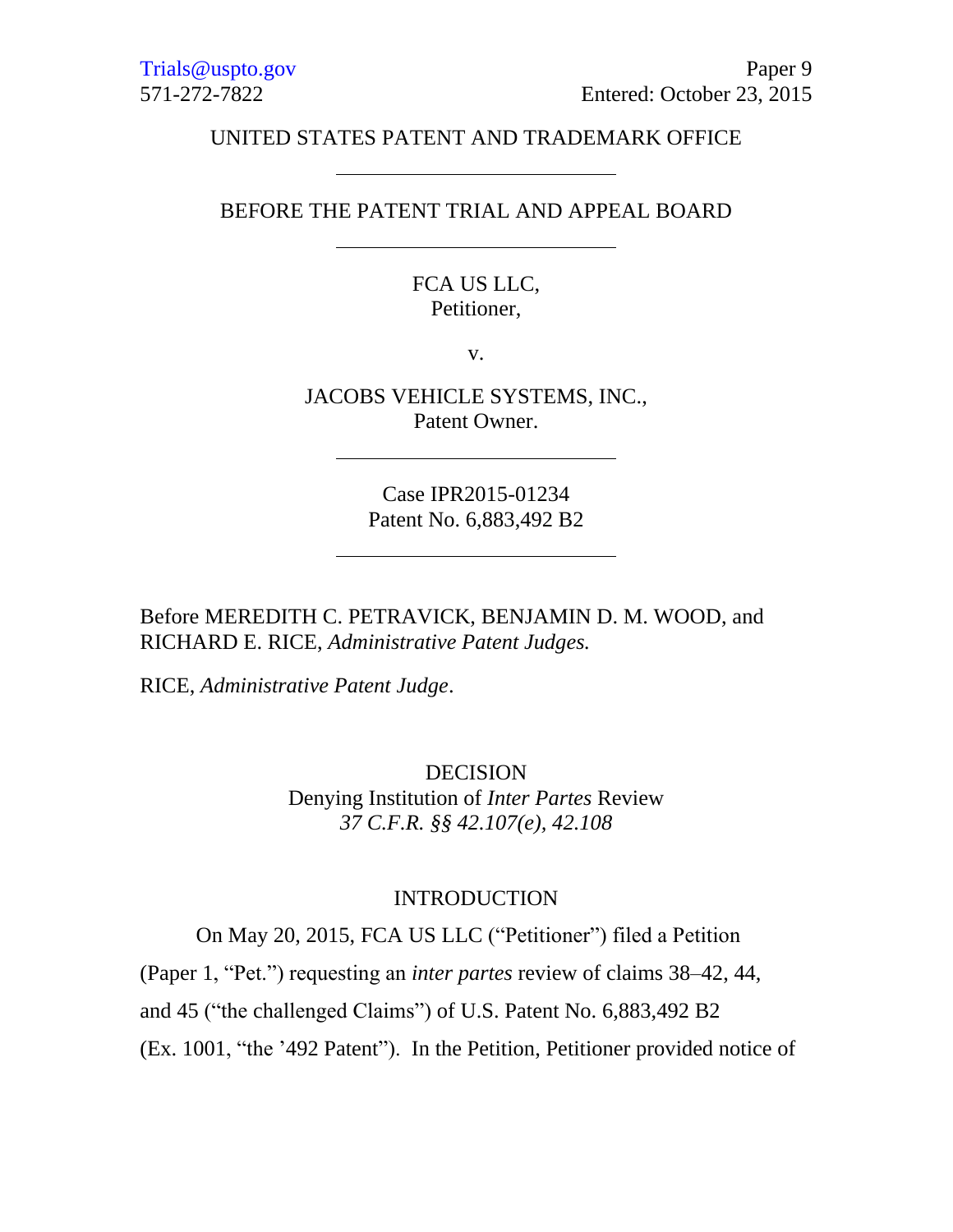# IPR2015-01234 Patent 6,883,492 B2

co-pending Reissue Application No. 14/260,250, relating to the '492 Patent. Pet. 46.

On September 2, 2015, Jacobs Vehicle Systems, Inc. ("Patent Owner") filed a Preliminary Response (Paper 8, "Prelim. Resp."). In its Preliminary Response, Patent Owner provided notice that challenged claim 38 of the '492 Patent had been disclaimed pursuant to 37 C.F.R. § 1.321(a); Patent Owner also set forth reasons why no *inter partes* review should be instituted as to the other challenged claims. *See* Prelim. Resp. 1.

On October 5, 2015, Patent Owner sent an email to the Board providing notice that the remainder of the challenged claims had been disclaimed. Patent Owner further stated: "As no *inter partes* review will be instituted based on disclaimed claims, there is no longer any claim requiring resolution by the Board in this proceeding. 37 C.F.R. § 42.107(e)."

On October 6, the Board, by email, authorized Patent Owner to file a motion for adverse judgment pursuant to 37 C.F.R. § 42.73(b)(2) based on the statutory disclaimers. Patent Owner responded by email to the Board stating that Patent Owner "[did] not intend to file a motion for adverse judgment," but rather "assume[d] that the [Petition] will eventually be denied, as the Board no longer has jurisdiction." This email was the first in a series of emails from the parties to the Board in which Petitioner sought adverse judgment pursuant to 37 C.F.R. § 42.73(b)(2) and Patent Owner sought denial of the Petition pursuant to 37 C.F.R. §§ 42.107(e) and 42.108.

#### DISCUSSION

We have jurisdiction to consider the Petition under 35 U.S.C. § 314, which provides that an *inter partes* review may not be instituted "unless . . . there is a reasonable likelihood that the petitioner would prevail with respect

2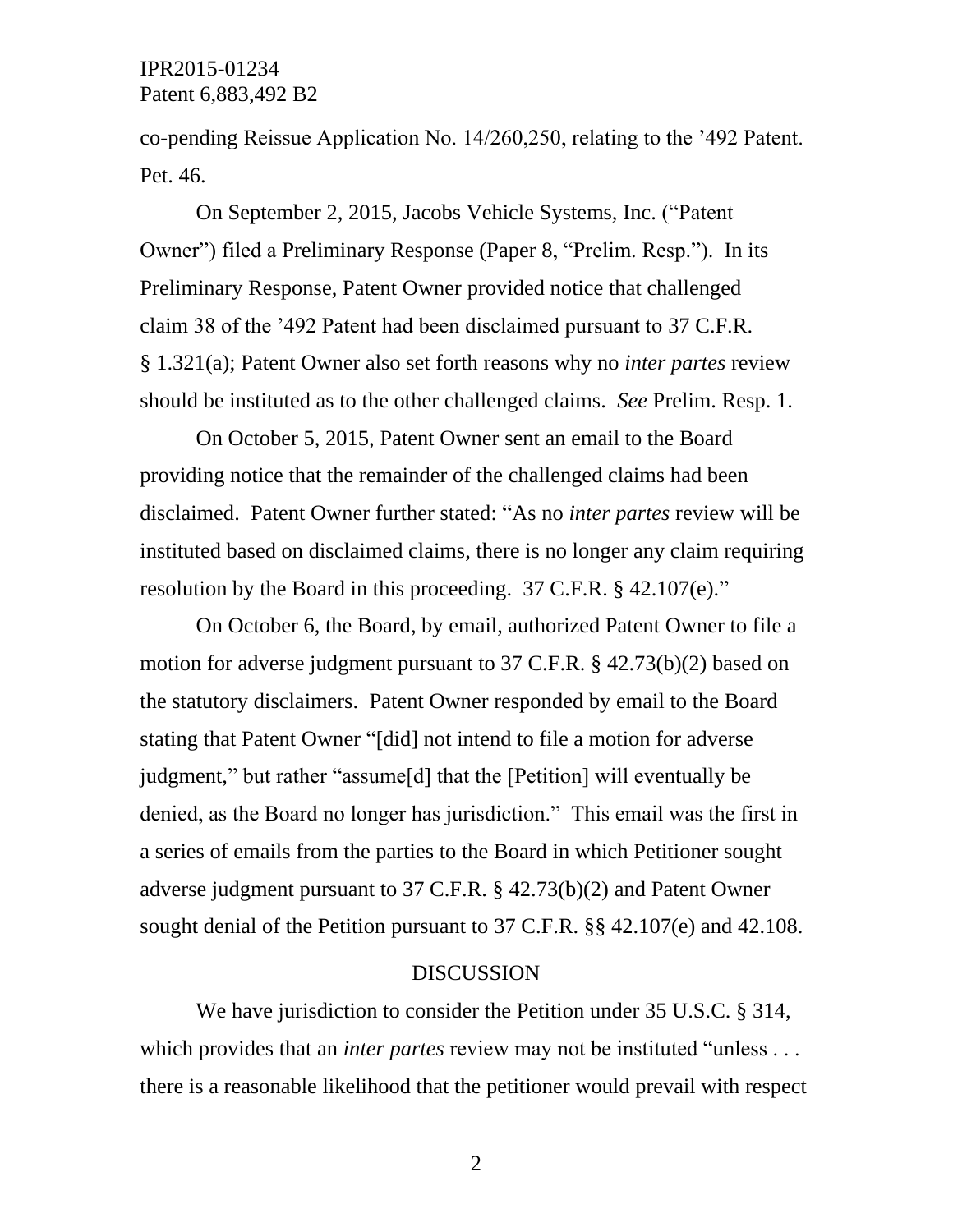# IPR2015-01234 Patent 6,883,492 B2

to at least 1 of the claims challenged in the petition." 35 U.S.C. § 314(a). We determine that Patent Owner has filed statutory disclaimers under 35 U.S.C. § 253(a) in compliance with 37 C.F.R. § 1.321(a), disclaiming all of challenged claims 38–42, 44, and 45 of the '492 Patent. Ex. 3001. Accordingly, no *inter partes* review will be instituted based on the challenged claims. *See* 37 C.F.R. § 42.107(e).

We further determine that Patent Owner's statutory disclaimers, which were filed prior to institution of a trial in this case, should not be construed as a request for adverse judgment. Under 37 C.F.R. § 42.73(b), "[a] party may request judgment against itself at any time during a proceeding" and "[a]ctions construed to be a request for adverse judgment include . . . (2) [c]ancellation or disclaimer of a claim *such that the party has no remaining claim in the trial*" (emphasis added). The term "trial" in 37 C.F.R. § 42.73(b)(2) means "a contested case instituted by the Board based upon a petition." *See* 37 C.F.R. § 42.2. Nothing in 37 C.F.R. § 42.73(b)(2) requires us to construe Patent Owner's statutory disclaimers as a request for adverse judgment prior to institution of a trial.

#### ORDER

In consideration of the foregoing, it is hereby:

ORDERED that Petitioner's Petition for an *inter partes* review of claims 38–42, 44, and 45 of the '492 Patent is *denied*, and no *inter partes* review will be instituted pursuant to 35 U.S.C. § 314 as to any claim of the '492 Patent on any of the grounds of unpatentability alleged by Petitioner in the Petition.

3